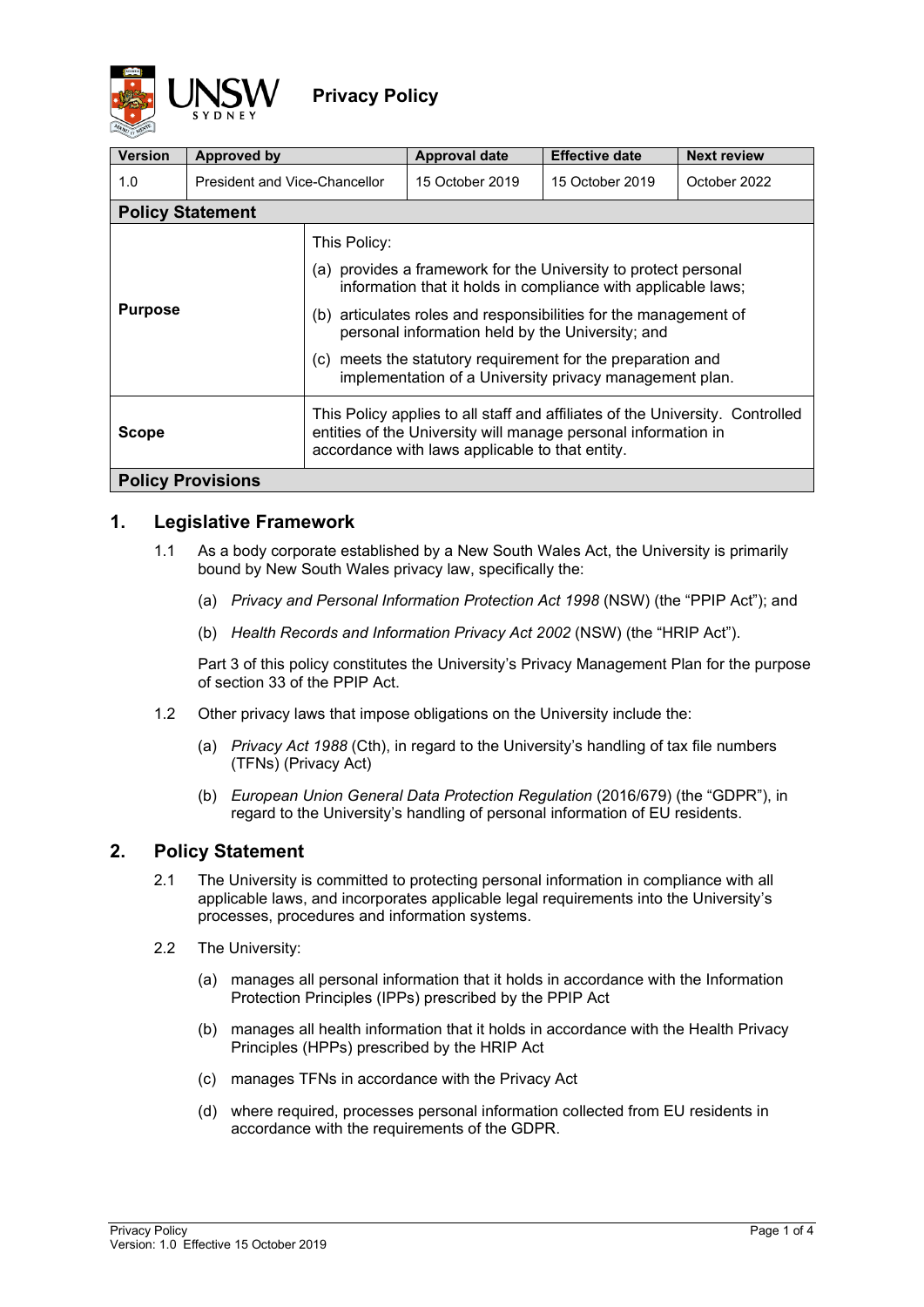- 2.3 Personal information and health information that is collected and held by the University is:
	- (a) collected for specified and lawful purposes only and not used for any unauthorised purpose
	- (b) limited to what is necessary for the purposes for which the personal and health information have been collected and the University will take reasonable steps to ensure that the information which it holds is up to date, accurate and relevant to the purpose for which it has been collected
	- (c) available to be accessed and, on request, amended by the person to whom the personal and health information relates
	- (d) used and disclosed lawfully
	- (e) kept in a form which permits identification of individuals for only as long as is necessary for the purposes for which it was collected (except where such information is required to be kept for a longer period by law) and disposed of securely once it is no longer required
	- (f) used, disclosed and stored in a manner that ensures appropriate security of the information, including protection against unauthorised or unlawful use and disclosure and against accidental loss, destruction or damage, using appropriate technical or organisational measures.

## **3. Privacy Management Plan**

- 3.1 The Policy is supported by:
	- (a) approved procedures, guidelines and privacy collection statements that support implementation of this policy
	- (b) privacy awareness training available for all University staff.
- 3.2 This Policy, and supporting documents, are publicly available on the University's website.
- 3.3 The University implements procedures under this policy to enable it to respond lawfully to applications for internal review of privacy complaints made under section 53 of the PPIP Act.
- 3.4 The University verifies compliance with relevant privacy obligations, reports incidents of non-compliance and addresses such incidents in a timely and effective manner through the certification and reporting provisions prescribed by the University's *[Legislative](https://www.gs.unsw.edu.au/policy/legislativecompliancepolicy.html)  [Compliance Policy](https://www.gs.unsw.edu.au/policy/legislativecompliancepolicy.html)* and *[Legislative Compliance Procedure](https://www.gs.unsw.edu.au/policy/legislativecomplianceprocedure.html)*.
- 3.5 Data breaches involving personal information are managed in accordance with the University's *[Data Breach Policy](https://www.gs.unsw.edu.au/policy/databreachpolicy.html)* and its supporting documents. The University complies with mandatory data breach notification provisions of applicable laws.
- 3.6 The University's website provides:
	- (a) information about how the University manages the collection, storage and use of personal information and health information
	- (b) an explanation of individual rights in regard to personal and health information collected by the University and how individuals may exercise such rights
	- (c) links or forms to enable individuals to access and/or request amendment to their personal or health information held by the University, or to apply for internal review of University conduct in relation to their personal or health information
	- (d) contact details for the University's Privacy Officer and University Compliance Owners appointed under this policy (see section 4).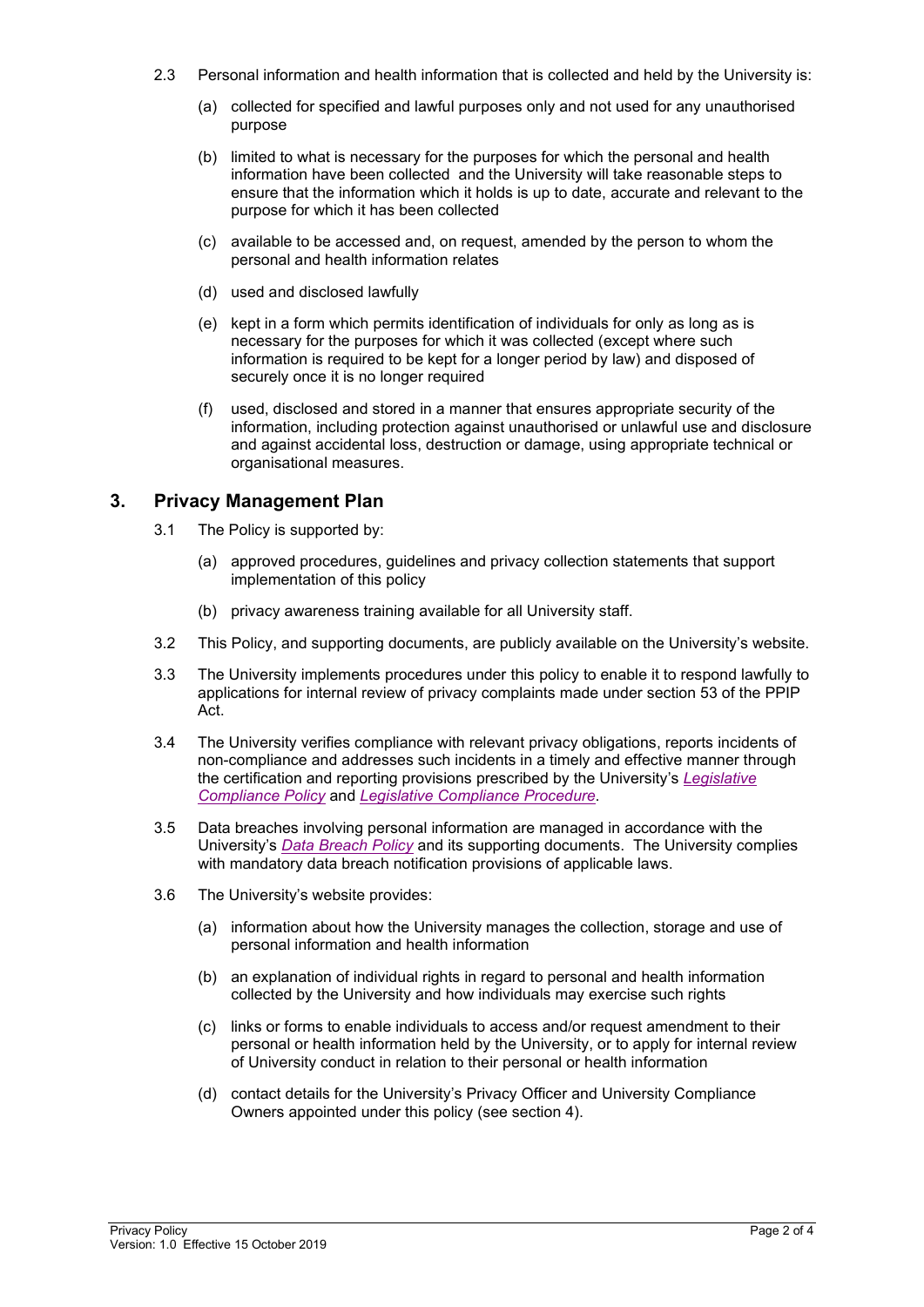## **4. Roles and Responsibilities**

- 4.1 Members of the University's **Management Board** are responsible for:
	- (a) overseeing the management of personal and health information within their respective portfolios
	- (b) assigning performance of the duties prescribed by section 4.2 of this Policy to a **University Compliance Owner/s[1](#page-2-0)** for personal and health information held within their portfolio, on the basis that the members of the Management Board remain responsible for the performance of these duties
	- (c) endorsing the findings and recommendations arising from internal reviews conducted by the University Privacy Officer or other designated University officer (where such reviews concern personal or health information held within their portfolio) and notifying applicants of the outcome of such reviews.
- 4.2 **University Compliance Owners** (UCOs) assigned under 4.1 are responsible for:
	- (a) ensuring that University-wide procedures implemented to support this policy are applied in the management of personal and health information within their respective portfolios
	- (b) implementing effective local procedures to ensure that personal and health information held within their portfolio is managed in accordance with this policy
	- (c) ensuring that any person who has access to the personal information held within their portfolio understand their responsibilities in regard to such information
	- (d) ensuring that privacy statements that comply with all applicable laws are provided to individuals when their personal information is collected
- 4.3 The **University Privacy Officer** is responsible for:
	- (a) implementation of this Policy
	- (b) developing and implementing University-wide procedures to support this Policy
	- (c) supporting the UCOs to develop local protocols and privacy statements for use in their area of responsibility
	- (d) providing advice to UCOs and other internal stakeholders on the obligations imposed by all applicable privacy laws
	- (e) developing guidelines, training and other supporting material to support awareness of obligations imposed by applicable privacy laws
	- (f) conducting internal reviews of privacy complaints received in accordance with section 53 of the PPIP Act.
- 4.4 **Managers and supervisors** are responsible for ensuring that all staff within their unit handle personal information in accordance with this policy and applicable supporting procedures.
- 4.5 **Individual staff** are responsible for ensuring that they handle personal information in accordance with this policy and applicable supporting procedures.

<span id="page-2-0"></span>Refer to the [Legislative Compliance Policy](https://www.gs.unsw.edu.au/policy/legislativecompliancepolicy.html) an[d Legislative Compliance Procedure](https://www.gs.unsw.edu.au/policy/legislativecomplianceprocedure.html) for more information on the role of University Compliance Owners.